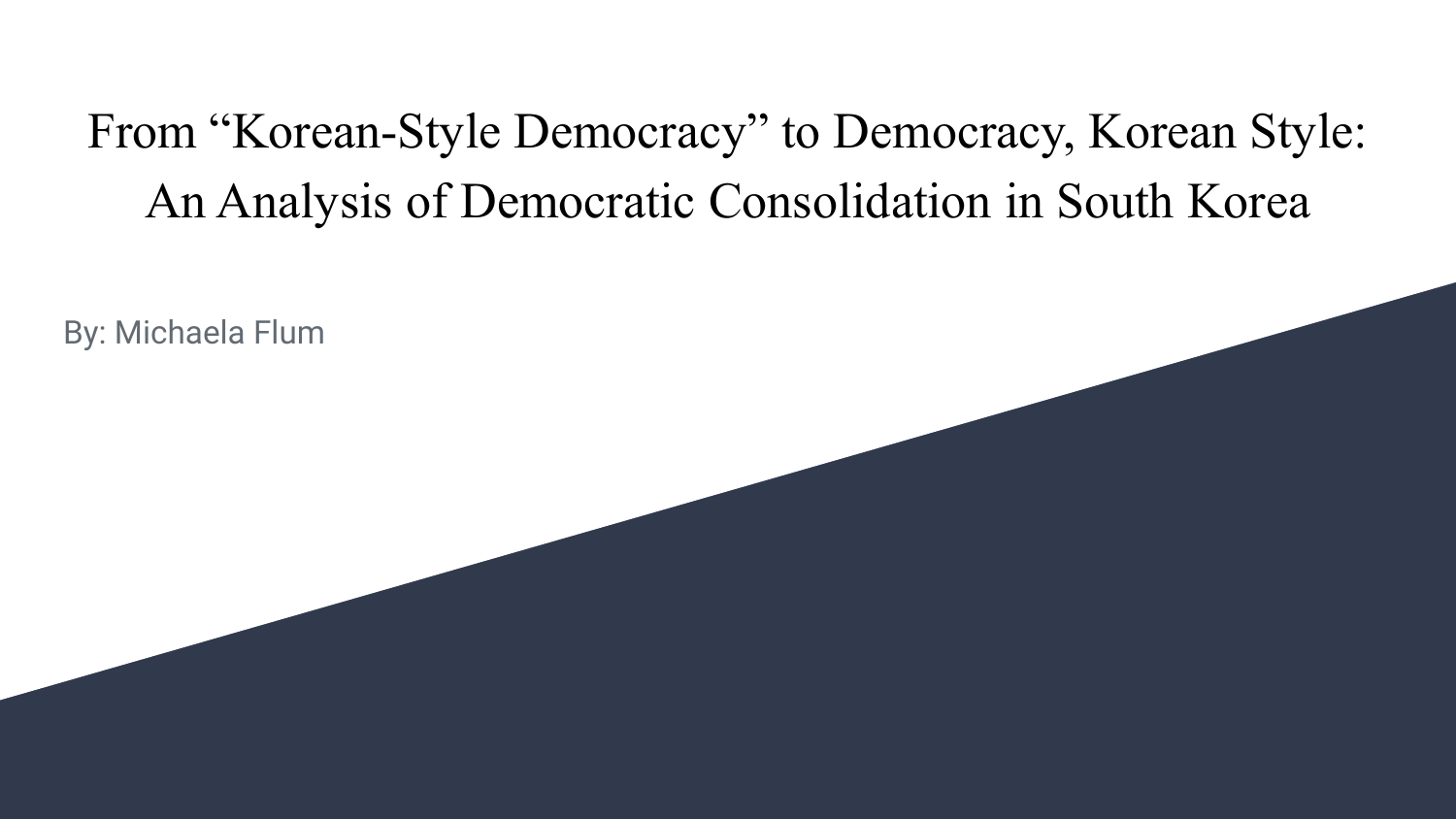### **FREEDOM IN THE WORLD 2020**

| <b>South Korea</b><br><b>FREE</b>     | 100            |
|---------------------------------------|----------------|
| <b>Political Rights</b>               | 33/40          |
| <b>Civil Liberties</b>                | 50/60          |
| <b>LAST YEAR'S SCORE &amp; STATUS</b> | 83/100<br>Free |

Abstract: Puzzle: What explains South Korea's successful democratic consolidation?

### Dependent Variable:

- *Democratic Consolidation:* The process by which "complex systems of institutions, rules, and patterned incentives and disincentives… become… 'the only game in town.'"

### Independent Variables:

- *- Economic Development*
- *- (Relatively) Strong Political Institutions*
- *- Robust Civil Society*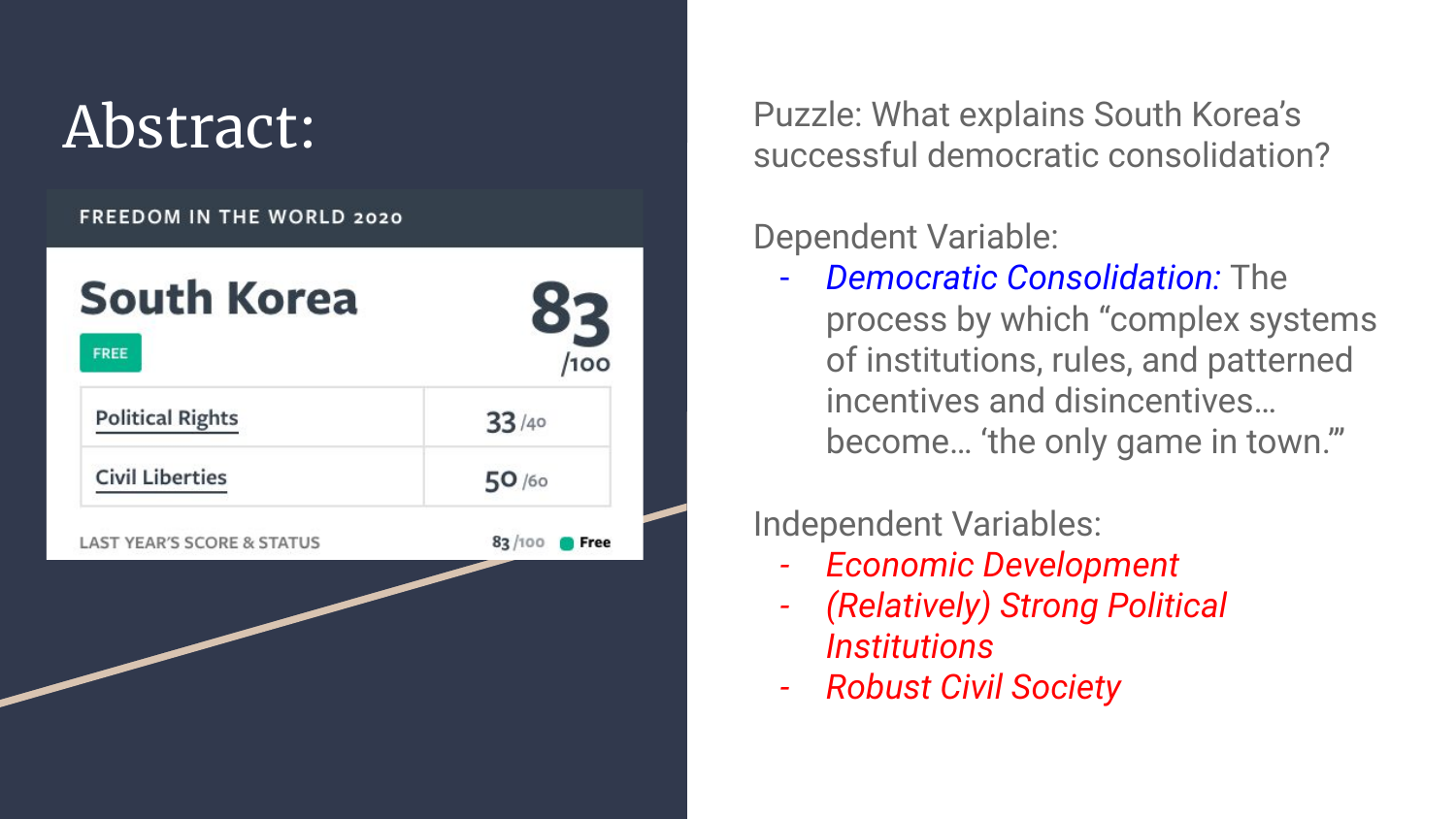# Brief Historical Background:

Three Democratic "Junctures":

- First Democratic Juncture: 1956-1961
- Second Democratic Juncture: 1973-1980
- Third Democratic Juncture: 1984-1987
- Democratic Consolidation: 1988-Present



Yonsei University Students Protesting in 1987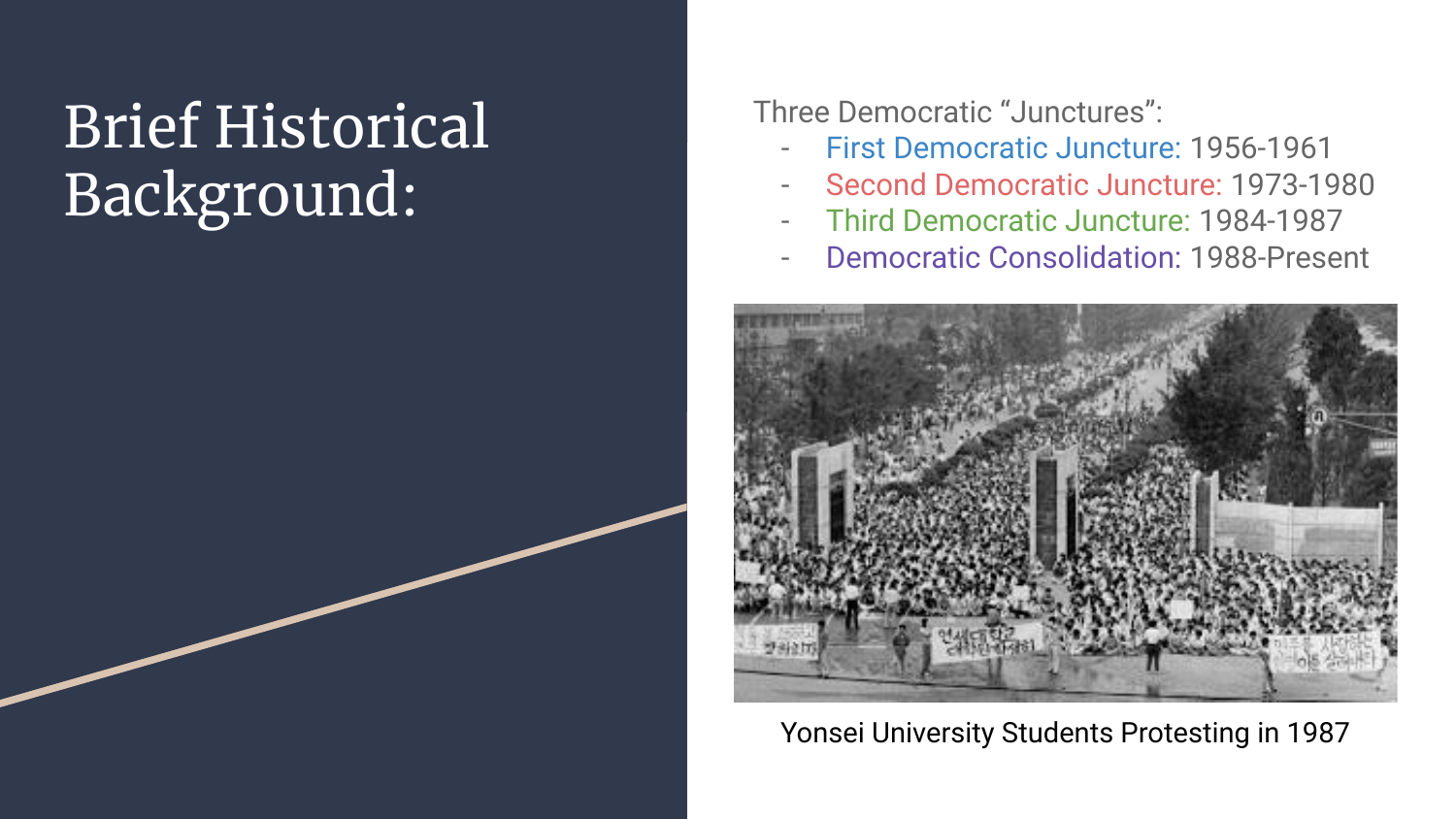# Economic Development:



Modernization Theory: "Development First, Democracy Later"

- Economic shifts bring about social changes that "[o]nce set in motion, tend to penetrate all aspects of life."
	- Modernization tends to generate "occupational specialization, urbanization, rising education levels[J... life expectancy, [and] economic development."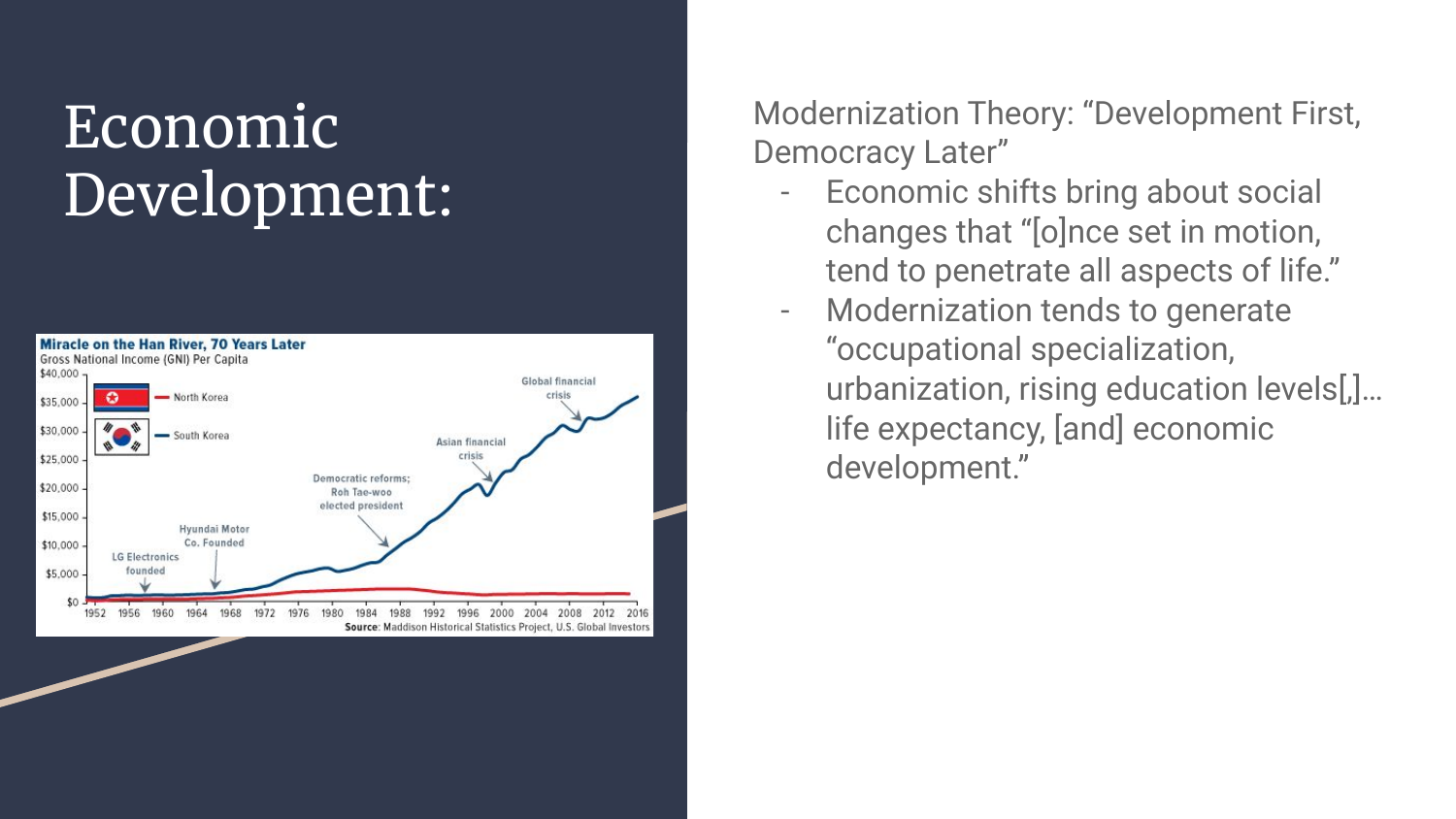## (Relatively) Strong Political Institutions:

### Article 1

(1) The Republic of Korea shall be a democratic republic. (2) The sovereignty of the Republic of Korea shall reside in the people, and all state authority shall emanate from the people.

Samuel Huntington: "The most important political distinction among countries is not their form of government but their *degree* of government [emphasis added]."

- Juan J. Linz and Alfred Stephan: "[N]o state, no democracy."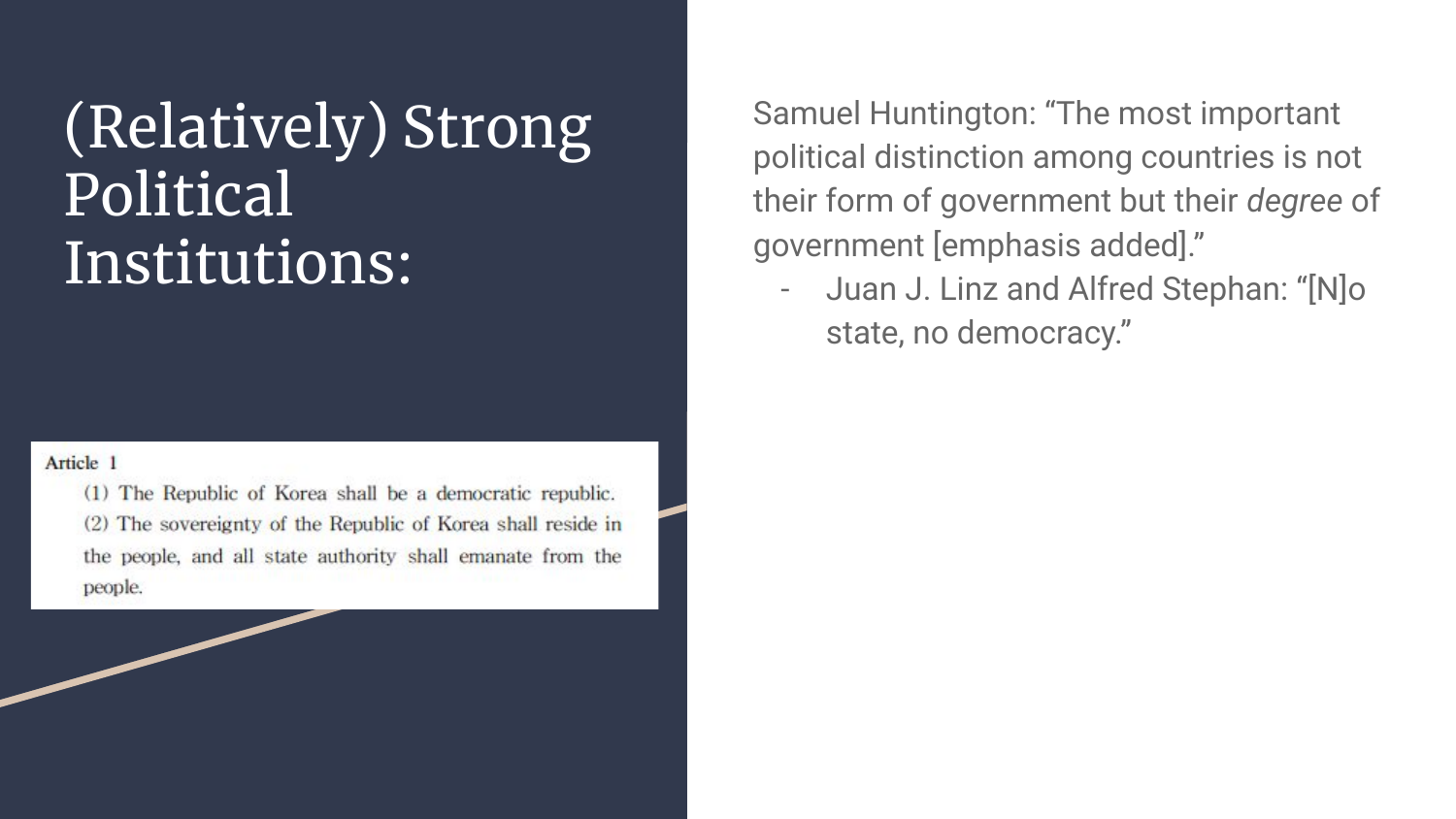## Robust Civil Society:



The first banner reads "I want to live in a world without torture". The second reads, "Don't kill our Jong Cheol twice".

### Robert Putnam:

- "The health of… democracy requires… widespread participation in *private* voluntary groups - those networks of civic engagement that embody social capital."

How did a robust civil society contribute to South Korea's democratization?

- People's Movement Groups
- Citizens' Movement Groups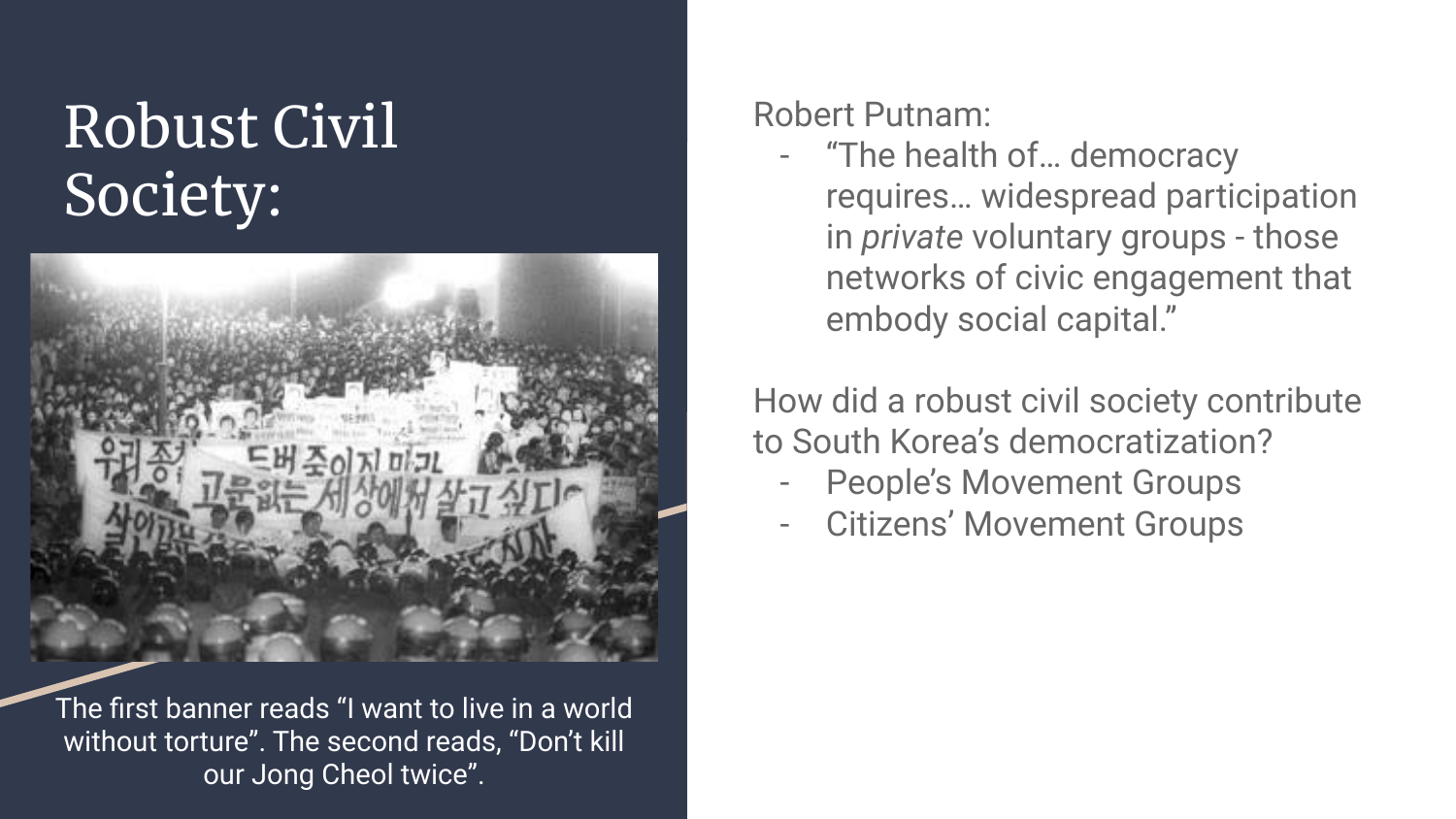